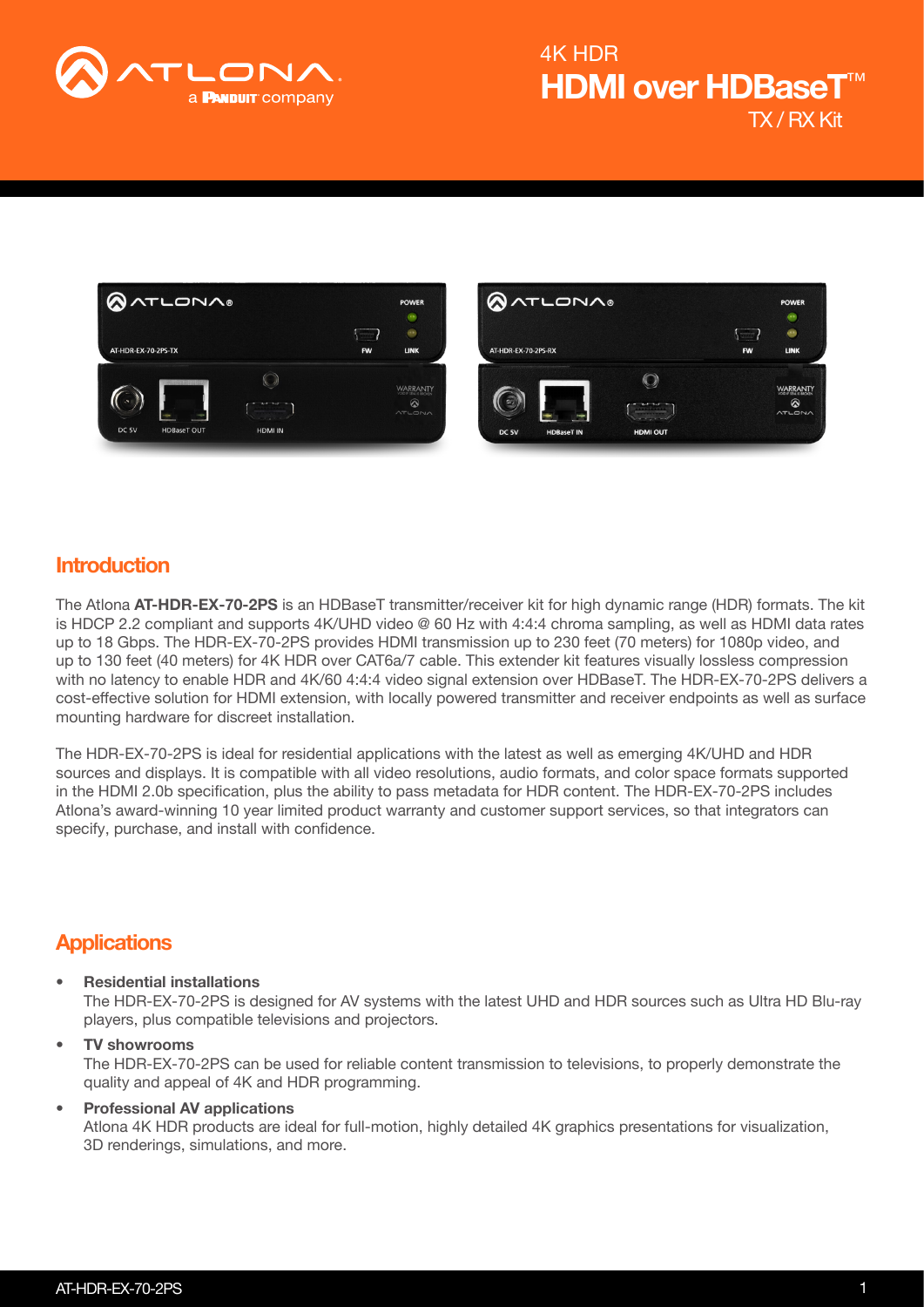

## Key Features

#### 4K/UHD capability @ 60 Hz with 4:4:4 chroma sampling, plus support for HDR formats

- Ideal for new and emerging 4K/UHD and HDR-capable sources and displays.
- Compatible with 4K HDR10 @ 60 Hz and Dolby® Vision™ @ 30 Hz.
- Fully supports video resolutions, audio formats, and color space formats in the HDMI 2.0b specification.

#### HDCP 2.2 compliant

- Adheres to latest specification for High-bandwidth Digital Content Protection.
- Allows protected content stream to pass between devices.

#### HDBaseT extender kit for HDMI up to 230 feet (70 meters)

- Extends HDMI up to 230 feet (70 meters) @ 1080p and 130 feet (40 meters) @ 4K HDR using CAT6a/7 cable.
- Uses easy-to-integrate category cable for low-cost, reliable system installation.

#### Visually lossless compression

- Enables HDBaseT transmission of HDMI up to 18 Gbps using extremely light video compression with no latency.
- Innovative signal extension solution delivers very high, pristine image quality.

#### Multi-channel audio compliant

- Supports PCM, Dolby® Digital, Dolby Digital Plus™, Dolby TrueHD, Dolby Atmos®, DTS® Digital Surround™, DTS-HD Master Audio™, and DTS:X®.
- Allows any multi-channel audio stream to be used within a residential or professional audio system.

#### HDBaseT link status testing

- Free software utility available for testing integrity of the HDBaseT cable link between the transmitter and the receiver.
- Provides real-time link status, plus detailed HDBaseT and HDMI signal information.
- Quick, easy verification or troubleshooting of RJ-45 termination or twisted pair cable quality.

#### Award-winning 10 year limited product warranty

- Ensures long-term product reliability and performance in residential and commercial systems.
- Specify, purchase, and install with confidence.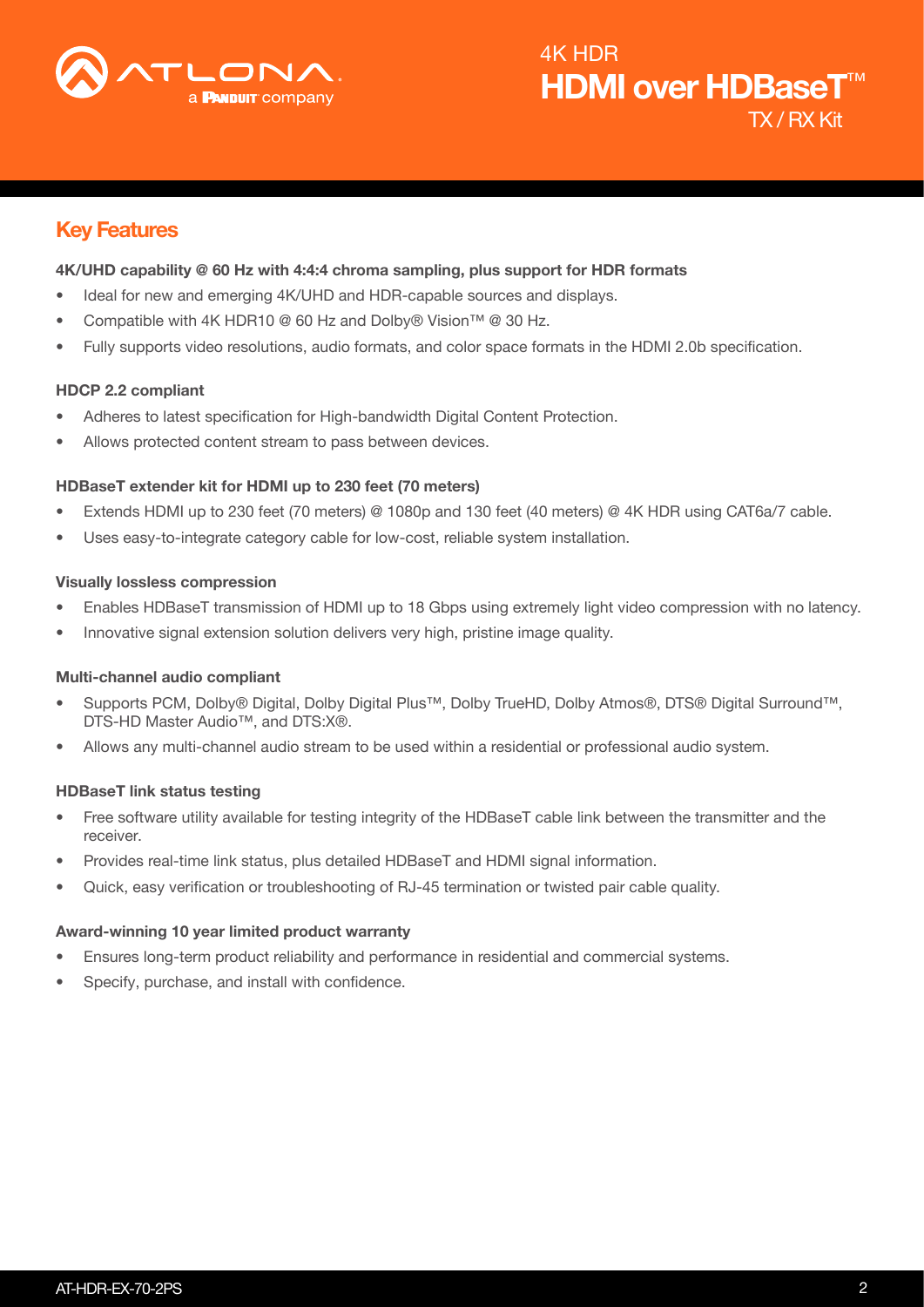

# **Specifications**

| Video                         |                                                                                                                                                                                               |    |                            |      |  |
|-------------------------------|-----------------------------------------------------------------------------------------------------------------------------------------------------------------------------------------------|----|----------------------------|------|--|
| UHD/HD/SD                     | 4096x2160@24/25/30/50/60Hz, 3840x2160@24/25/30/50/60Hz, 2048x1080p, 1080p@23.98/24/25/29.<br>97/30/50/59.94/60Hz, 1080i@50/59.94/60Hz, 720p@50/59.94/60Hz, 576p, 576i, 480p, 480i             |    |                            |      |  |
| <b>VESA</b>                   | 2560×2048, 2560×1600, 2048×1536, 1920×1200, 1680×1050, 1600×1200, 1600×900, 1440×900,<br>1400×1050, 1366×768, 1360×768, 1280×1024, 1280×800 1280×768, 1152×768, 1024×768, 800×600,<br>640×480 |    |                            |      |  |
| Color Space                   | YUV, RGB                                                                                                                                                                                      |    |                            |      |  |
| Chroma Subsampling            | 4:4:4, 4:2:2, 4:2:0                                                                                                                                                                           |    |                            |      |  |
| Color Depth                   | 8-bit, 10-bit, 12-bit                                                                                                                                                                         |    |                            |      |  |
| <b>HDR</b>                    | 4K HDR10 @ 60Hz and Dolby® Vision™ @ 30Hz                                                                                                                                                     |    |                            |      |  |
| Audio                         |                                                                                                                                                                                               |    |                            |      |  |
| <b>Formats</b>                | PCM 2Ch, LPCM 5.1, LPCM 7.1, Dolby® Digital, DTS 5.1, Dolby Digital Plus™, Dolby TrueHD, DTS-HD<br>Master Audio <sup>™</sup> , Dolby Atmos®, DTS:X®                                           |    |                            |      |  |
| Sample Rate                   | 32 kHz, 44.1 kHz, 48 kHz, 88.2 kHz, 96 kHz, 176.4 kHz, 192 kHz                                                                                                                                |    |                            |      |  |
| <b>Bit Rate</b>               | 24-bit (max.)                                                                                                                                                                                 |    |                            |      |  |
| <b>Resolution / Distance</b>  | 4K/UHD - Feet / Meters                                                                                                                                                                        |    | 1080p - Feet / Meters      |      |  |
| <b>HDMI</b>                   | 15                                                                                                                                                                                            | 5  | 30                         | 10   |  |
| CAT5e/6                       | 115                                                                                                                                                                                           | 35 | 200                        | 60   |  |
| CAT-6a / CAT-7                | 130                                                                                                                                                                                           | 40 | 230                        | 70   |  |
| Signal                        |                                                                                                                                                                                               |    |                            |      |  |
| <b>Bandwidth</b>              | 18 Gbps                                                                                                                                                                                       |    |                            |      |  |
| <b>CEC</b>                    | <b>Yes</b>                                                                                                                                                                                    |    |                            |      |  |
| <b>HDCP</b>                   | 2.2                                                                                                                                                                                           |    |                            |      |  |
| <b>Temperature</b>            | <b>Celsius</b><br>Fahrenheit                                                                                                                                                                  |    |                            |      |  |
| Operating                     | 32 to 122                                                                                                                                                                                     |    | 0 to 50                    |      |  |
| Storage                       | $-4$ to $140$                                                                                                                                                                                 |    | $-20$ to $60$              |      |  |
| Humidity (RH)                 | 20% to 90%, non-condensing                                                                                                                                                                    |    |                            |      |  |
| Power                         | Transmitter                                                                                                                                                                                   |    | Receiver                   |      |  |
| Consumption                   | 4.0 W                                                                                                                                                                                         |    | 5.9 W                      |      |  |
| <b>Idle Consumption</b>       | 1.32W                                                                                                                                                                                         |    | 3.55 W                     |      |  |
| Supply                        | Input: 100 - 240 V AC, 50/60 Hz<br>Output: 5 V DC, 2.6 A                                                                                                                                      |    |                            |      |  |
| Dimensions (H x W x D)        | <b>Inches</b>                                                                                                                                                                                 |    | <b>Millimeters</b>         |      |  |
| Unit                          | $1.00 \times 4.30 \times 3.00$                                                                                                                                                                |    | 25 x 109 x 76              |      |  |
| Power Supply (AT-PS-54-L-2PS) | $1.22 \times 1.97 \times 3.17$                                                                                                                                                                |    | $31 \times 50 \times 80.6$ |      |  |
| Weight                        | Pounds                                                                                                                                                                                        |    | Kilograms                  |      |  |
| Device                        | 0.50                                                                                                                                                                                          |    |                            | 0.22 |  |
| Certification                 |                                                                                                                                                                                               |    |                            |      |  |
| Device                        | CE, FCC                                                                                                                                                                                       |    |                            |      |  |